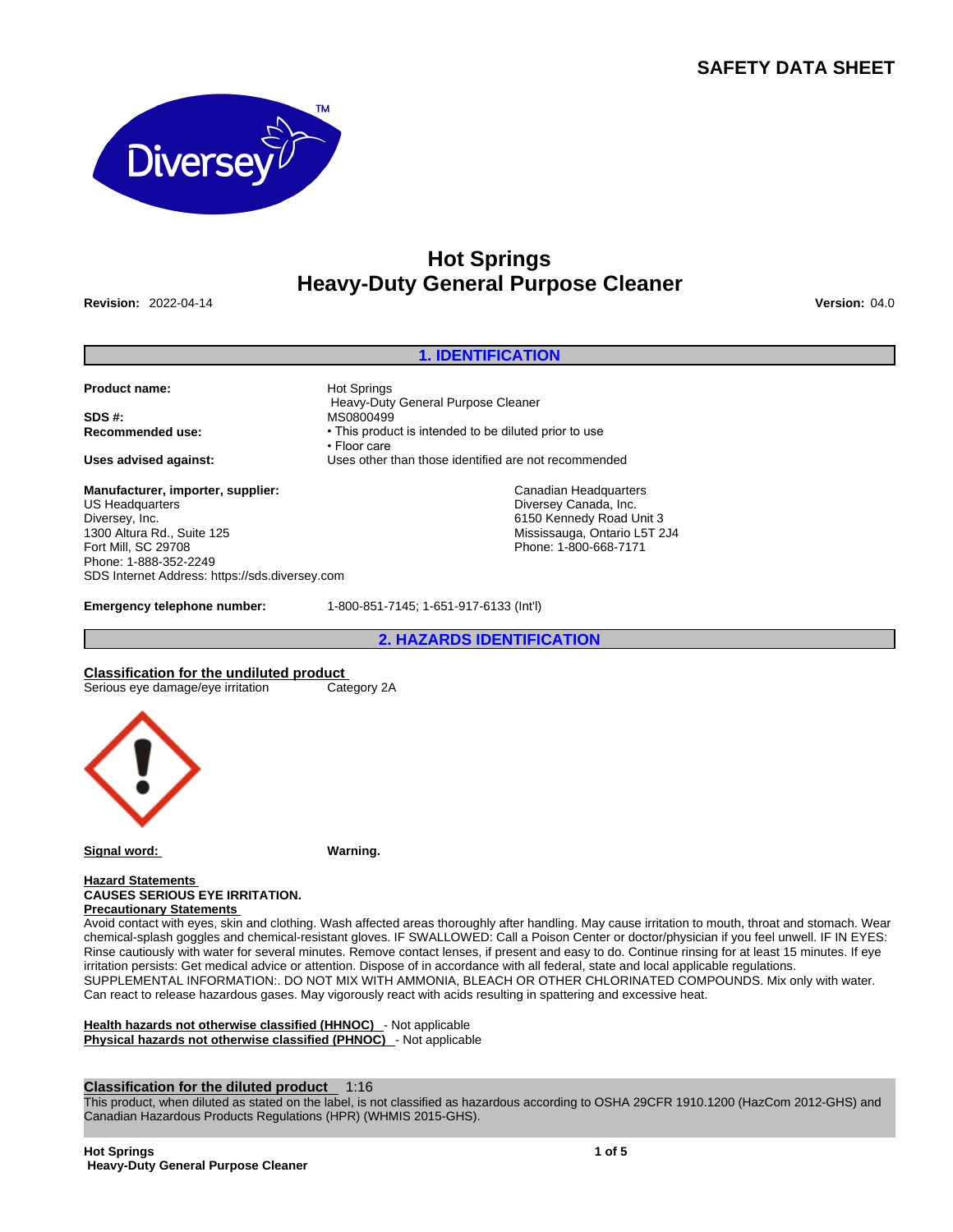#### **Hazard and Precautionary Statements**  None required.

# **3. COMPOSITION/INFORMATION ON INGREDIENTS**

# **Classified Ingredients**

| .<br>-- --<br>ına                                | - GAD                | <b>Weight</b><br>$\mathbf{a}$ |
|--------------------------------------------------|----------------------|-------------------------------|
| $\sim$<br>Alcohol<br>. ethox:<br>wlatec<br>י-ויי | 384<br>$\sim$<br>. . | .5%<br>U.J                    |

# **4. FIRST AID MEASURES**

#### **Undiluted Product:**

**Eyes:** IF IN EYES: Rinse cautiously with water for several minutes. Remove contact lenses, if present and easy to do. Continue rinsing for at least 15 minutes. If eye irritation persists: Get medical advice/attention.

**Skin:** Rinse with plenty of water. Wash with plenty of water for at least 15 minutes.

**Inhalation:** No specific first aid measures are required.

**Ingestion:** IF SWALLOWED: Call a Poison Center (1-800-851-7145) or doctor/physician if you feel unwell.

**Most Important Symptoms/Effects:** No information available. **Immediate medical attention and special treatment needed** Not applicable.

#### **Diluted Product:**

**Eyes:** Rinse with plenty of water. **Skin:** No specific first aid measures are required **Inhalation:** No specific first aid measures are required **Ingestion:** IF SWALLOWED: Call a Poison Center (1-800-851-7145) or doctor/physician if you feel unwell.

#### **5. FIRE-FIGHTING MEASURES**

**Specific methods:** No special methods required **Specific hazards:** None known.

**Suitable extinguishing media:** The product is not flammable. Extinguish fire using agent suitable for surrounding fire.

**Special protective equipment for firefighters:** As in any fire, wear self-contained breathing apparatus pressure-demand, MSHA/NIOSH (approved or equivalent) and full protective gear.

**Extinguishing media which must not be used for safety reasons:** No information available.

## **6. ACCIDENTAL RELEASE MEASURES**

**Environmental precautions and clean-up methods:** 

**Personal precautions:** Put on appropriate personal protective equipment (see Section 8.). Clean-up methods - large spillage. Absorb spill with inert material (e.g. dry sand or earth), then place in a chemical waste container. Use a water rinse for final clean-up.

## **7. HANDLING AND STORAGE**

**Handling:** Can react to release hazardous gases. May vigorously react with acids resulting in spattering and excessive heat. Do not mix with other products or chemicals except as directed on the label. Mix only with water. Avoid contact with skin, eyes and clothing. Wash thoroughly after handling. Do not taste or swallow. Product residue may remain on/in empty containers. All precautions for handling the product must be used in handling the empty container and residue. Remove and wash contaminated clothing and footwear before re-use. FOR COMMERCIAL AND INDUSTRIAL USE ONLY.

**Storage:** Keep tightly closed in a dry, cool and well-ventilated place.

## **8. EXPOSURE CONTROLS / PERSONAL PROTECTION**

**Exposure Guidelines:** This product, as supplied, does not contain any hazardous materials with occupational exposure limits established by the region specific regulatory bodies.

**Undiluted Product: Engineering measures to reduce exposure:**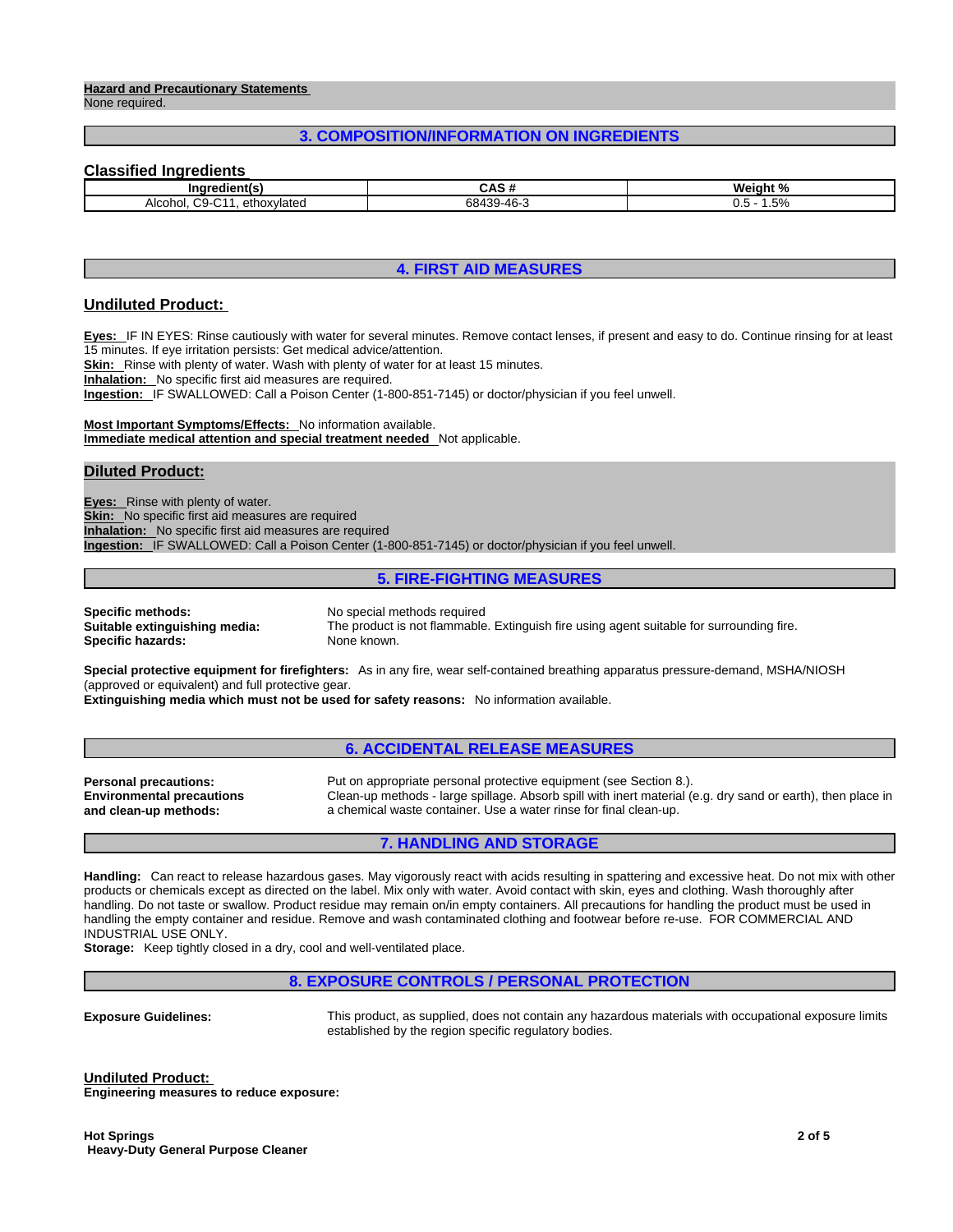Good general ventilation should be sufficient to control airborne levels.

#### **Personal Protective Equipment**

It is the responsibility of the employer to determine the potential risk of exposure to hazardous chemicals for employees in the workplace in order to determine the necessity, selection, and use of personal protective equipment.

| Eye protection:                | Chemical-splash goggles.                                                                                                                                                                              |
|--------------------------------|-------------------------------------------------------------------------------------------------------------------------------------------------------------------------------------------------------|
| Hand protection:               | Chemical-resistant gloves.                                                                                                                                                                            |
| Skin and body protection:      | No personal protective equipment required under normal use conditions.                                                                                                                                |
| <b>Respiratory protection:</b> | No personal protective equipment required under normal use conditions. If aerosols, mists, or vapors<br>are not adequately controlled by ventilation, use appropriate respiratory protection to avoid |
|                                | over-exposure.                                                                                                                                                                                        |
| Hygiene measures:              | Handle in accordance with good industrial hygiene and safety practice.                                                                                                                                |

#### **Diluted Product:**

**Engineering measures to reduce exposure:** Good general ventilation should be sufficient to control airborne levels.

# **Personal Protective Equipment**<br> **Eve protection:**

No personal protective equipment required under normal use conditions. **Hand protection:** No personal protective equipment required under normal use conditions. **Skin and body protection:** No personal protective equipment required under normal use conditions. **Respiratory protection:** No personal protective equipment required under normal use conditions. **Hygiene measures:** Handle in accordance with good industrial hygiene and safety practice.

#### **9. PHYSICAL AND CHEMICAL PROPERTIES**

**Explosion limits: - upper:** Not determined **- lower:** Not determined **Physical State** Liquid **Color:** Clear , Yellow **Evaporation Rate:** No information available **Connect Section Codor:** Product specific<br> **Odor threshold:** No information available. **Connect Section Section Boiling point/range:** Not determined **Odor threshold:** No information available. **Melting point/freezing point (°C):** Not determined **Decomposition temperature:** Not determined **Autoignition temperature:** No information available **Solubility:** Completely Soluble **Solubility in other solvents:** No information available **Density:** 1.01 Kg/L **Vapor density:** No information available **Bulk density:** No information available **Vapor pressure:** No information available. **Flash point (°F):** 200.1°F > 93.4 °C **Partition coefficient (n-octanol/water):** No information available **Viscosity:** 4 cP<br> **Partition coefficient (n-octanol/water):** No information available **Viscosity:** 4 cP **VOC:** 0 % \* **Flammability (Solid or Gas):** Not applicable **Corrosion to metals:** Not corrosive to metals **Sustained combustion:** Not applicable

**Elemental Phosphorus:** 0.00 % by wt.<br>**pH:** ≈ 12.5

#### **Dilution pH:** ≈ 11.8 **Dilution Flash Point (°F):** > 200.1 °F > 93.4 °C **VOC % by wt. at use dilution:** 9e-005 %

\* - Title 17, California Code of Regulations, Division 3, Chapter 1, Subchapter 8.5, Article 2, Consumer Products, Sections 94508

# **10. STABILITY AND REACTIVITY**

**Reactivity:** Not Applicable **Stability:** The product is stable<br> **Possibility of hazardous reactions:** May vigorously react **Hazardous decomposition products:** 

May vigorously react with acids resulting in spattering and excessive heat.<br>None reasonably foreseeable. **Materials to avoid:** Acids. Strong acids. Do not mix with any other product or chemical unless specified in the use directions. **Conditions to avoid:** None known.

**11. TOXICOLOGICAL INFORMATION**

**Information on likely routes of exposure:**

Skin contact, Inhalation, Eye contact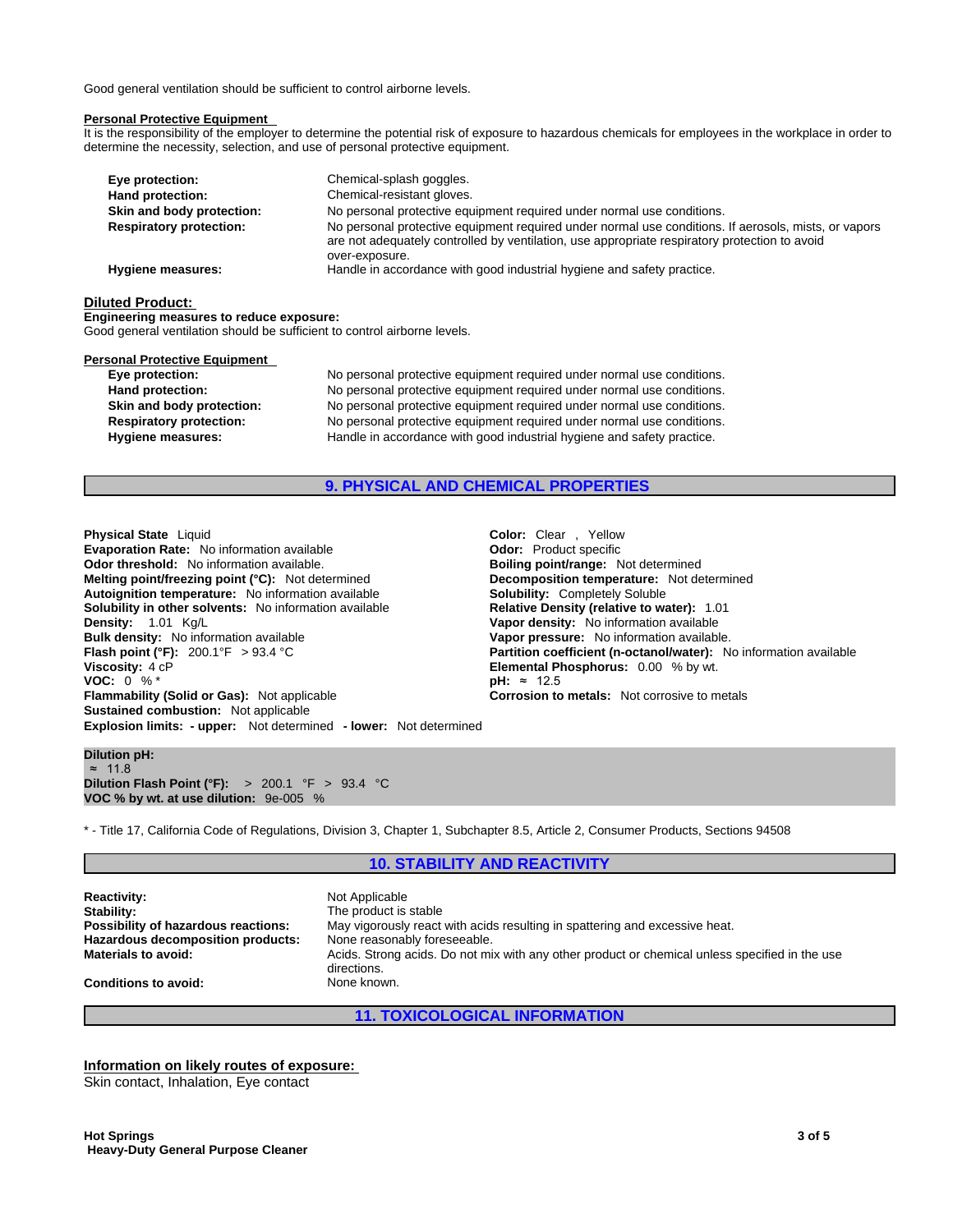**Delayed, immediate, or chronic effects and symptoms from short and long-term exposure Skin contact:** May be mildly irritating to skin. Symptoms may include redness and/or transient discomfort. **Eye contact:** Causes serious eye irritation. Symptoms may include pain, redness, and watering. **Ingestion:** Symptoms may include stomach pain and nausea. May be irritating to mouth, throat and stomach. **Inhalation:** Symptoms may include coughing and difficulty breathing. May be irritating to nose, throat, and respiratory tract. **Sensitization:** No known effects. **Target Organs (SE):** None known **Target Organs (RE):** None known

**Numerical measures of toxicity**

**ATE - Oral (mg/kg):** The estimated acute oral LD<sup>50</sup> for the undiluted product is estimated to be >5000 (mg/kg BW).

**ATE - Dermal (mg/kg): ATE - Inhalatory, gases (mg/l): ATE - Inhalatory, mists (mg/l): ATE - Inhalatory, vapors (mg/l):**

**12. ECOLOGICAL INFORMATION**

**Ecotoxicity:** No information available.

**Persistence and Degradability:** No information available.

**Bioaccumulation:** No information available.

**Mobility:** No information available.

**Other adverse effects** No information available.

**13. DISPOSAL CONSIDERATIONS**

**Waste from residues / unused products (undiluted product):** This product, as sold, if discarded or disposed, is a hazardous waste according to Federal regulations (40 CFR 261). Under RCRA, it is the responsibility of the user of the product to determine, at the time of disposal, whether the waste solution meets RCRA criteria for hazardous waste. Dispose in compliance with all Federal, state, provincial, and local laws and regulations.

**Waste from residues / unused products (diluted product):** This product, when diluted as stated on this SDS, is not a hazardous waste according to Federal regulations (40 CFR 261). Under RCRA, it is the responsibility of the user of the product to determine, at the time of disposal, whether the waste solution meets RCRA criteria for hazardous waste. Dispose in compliance with all Federal, state, provincial, and local laws and<br>regulations.

**RCRA Hazard Class (undiluted product):** D002 Corrosive Waste **RCRA Hazard Class (diluted product): Not Regulated Contaminated Packaging:** Do not re-use empty containers.

**14. TRANSPORT INFORMATION**

**DOT/TDG/IMDG:** The information provided below is the full transportation classification for this product. This description does not account for the package size(s) of this product, that may fall under a quantity exception, according to the applicable transportation regulations. When shipping dangerous goods, please consult with your internal, certified hazardous materials specialist to determine if any exceptions can be applied to your shipment.

**DOT (Ground) Bill of Lading Description:** NOT REGULATED

**IMDG (Ocean) Bill of Lading Description:** NOT REGULATED

**15. REGULATORY INFORMATION**

**International Inventories at CAS# Level**